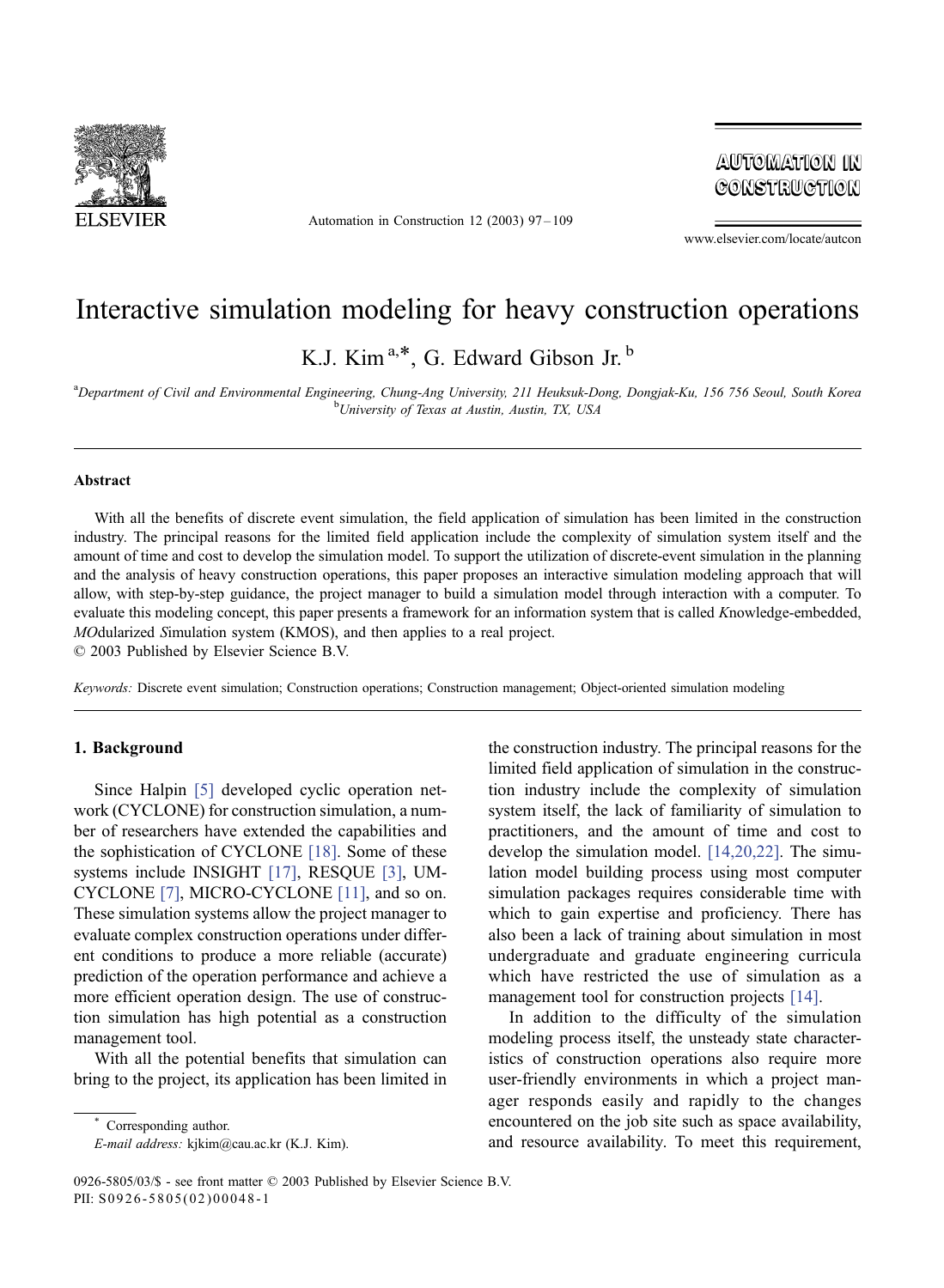

Fig. 1. Abstract of resource operations and interaction.

many researchers proposed user-friendly simulation environments. The combination of simulation and artificial intelligence in object functions is suggested for more user-friendly environments [\[1\].](#page--1-0) Touran [\[22,23\]](#page--1-0) investigated the integration of simulation with expert systems, which can be applied to a limited domain (truck-loader operation). Oloufa [\[13,14\],](#page--1-0) Oloufa and Ikeda [\[15\],](#page--1-0) and Oloufa et al. [\[16\]](#page--1-0) proposed the formation of a library of object-oriented constructs representing construction resources. Shi and AbouRizk [\[19\]](#page--1-0) and Hajjar and AbouRizk [\[4\]](#page--1-0) also investigated a simulation system that generates a simulation model by reference to all involved resources and site conditions. For the simulation of construction operations, each resource is associated with its own "Model". The "Model" is essentially similar to the atomic component, which was theorized by Zeigler [\[24\]](#page--1-0) and Luna [\[12\]](#page--1-0). A simulation model is constructed by a continuous coupling of these models. Both Oloufa [\[13,14\]](#page--1-0) and Shi and AbouRizk [\[19\]](#page--1-0) use the resource model library for automated simulation model building.

Huang and Halpin [\[6\]](#page--1-0) added a graphical userinterface to MICRO-CYCLONE. This is called dynamic interface simulation for construction operations (DISCO), which allows the user to create the schematic model diagram, using CYCLONE standard building blocks. This eliminated the code generation process for the simulation model. The user can build a simulation model by simply clicking on the appropriate icon from the DISCO graphical menu bar and dragging it over to the drawing area [\[6\].](#page--1-0) These approaches still, however, require considerable time with which to gain proficiency in the simulation model building process.

To provide an ideal environment for easy simulation modeling, this paper presents an interactive simulation modeling approach that will allow, with step-by-step guidance, the project manager to build a simulation model through interaction with a computer. This approach will provide an environment in which field personnel with minimal training in simulation can easily use the simulation package.

#### 2. Concept of the interactive modeling

To allow for this interactive simulation modeling, the simulation system needs to allow for modularized simulation model-building and to provide step-by-step guidance in model building for the construction operation. For this method, the simulation of construction operations can be represented by all involved construction resources and their interactions (Fig. 1). The behavior of each construction resource can be described by its operation cycle. The resource operation cycle, in turn, can be constructed of basic types of states with which each construction resource stays in the operation. Here, a state means any particular status of construction resources in the operation. For the modularized simulation model building, each resource model should be constructed independently, and then the independently developed resource model should be able to interact with other resource models [\[8\].](#page--1-0)

For interaction among resources, each resource needs to identify its interacting resources and their

#### **Operation cycle [resourceId]: Doubly Linked Lists**



Fig. 2. Representation of operation cycle for each resource model.